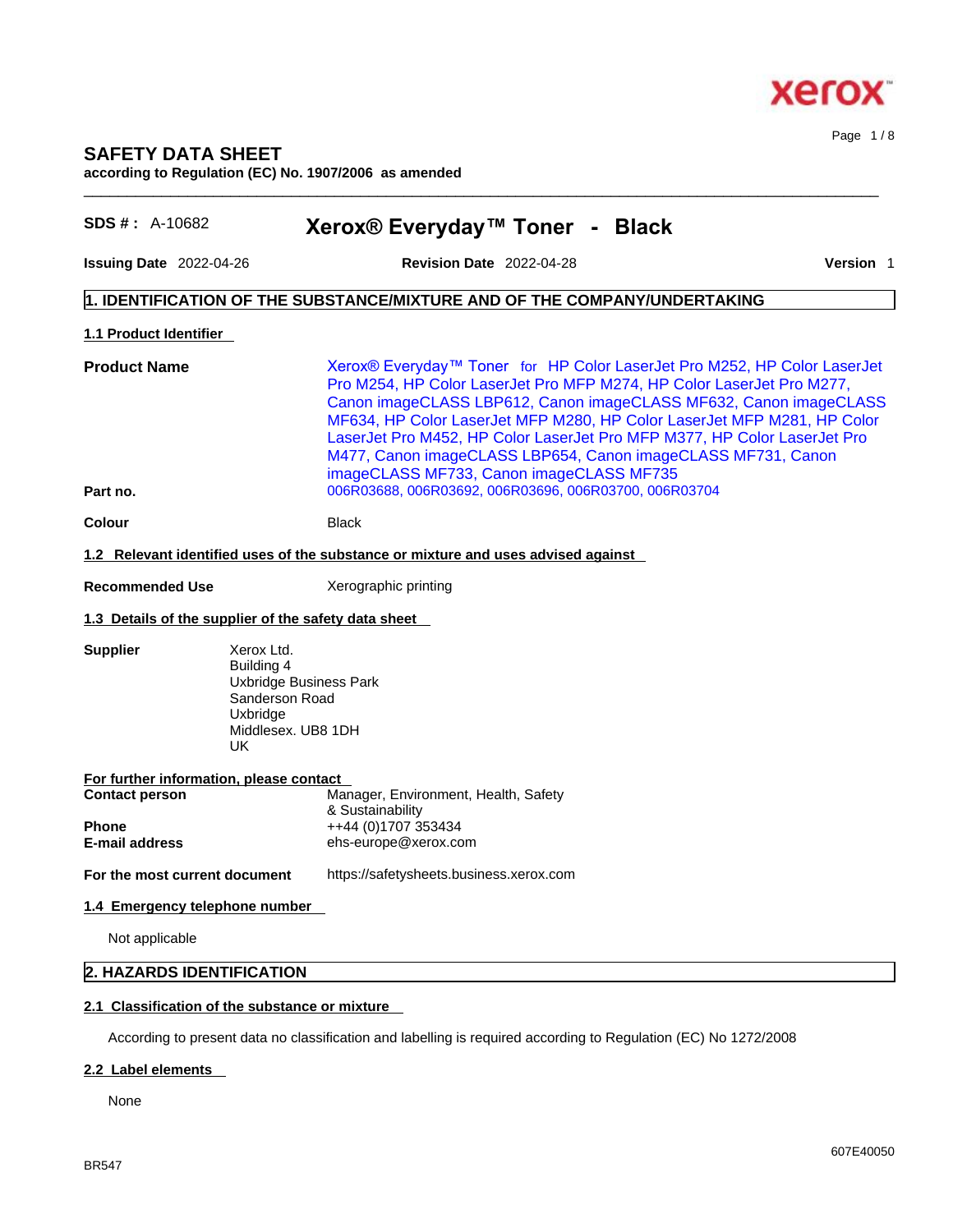Page 2 / 8

**Xero** 

# **SDS # :** A-10682 **Xerox® Everyday™ Toner - Black**

 $\_$  ,  $\_$  ,  $\_$  ,  $\_$  ,  $\_$  ,  $\_$  ,  $\_$  ,  $\_$  ,  $\_$  ,  $\_$  ,  $\_$  ,  $\_$  ,  $\_$  ,  $\_$  ,  $\_$  ,  $\_$  ,  $\_$  ,  $\_$  ,  $\_$  ,  $\_$  ,  $\_$  ,  $\_$  ,  $\_$  ,  $\_$  ,  $\_$  ,  $\_$  ,  $\_$  ,  $\_$  ,  $\_$  ,  $\_$  ,  $\_$  ,  $\_$  ,  $\_$  ,  $\_$  ,  $\_$  ,  $\_$  ,  $\_$  ,

**Issuing Date** 2022-04-26 **Revision Date** 2022-04-28 **Version** 1

 $\_$  ,  $\_$  ,  $\_$  ,  $\_$  ,  $\_$  ,  $\_$  ,  $\_$  ,  $\_$  ,  $\_$  ,  $\_$  ,  $\_$  ,  $\_$  ,  $\_$  ,  $\_$  ,  $\_$  ,  $\_$  ,  $\_$  ,  $\_$  ,  $\_$  ,  $\_$  ,  $\_$  ,  $\_$  ,  $\_$  ,  $\_$  ,  $\_$  ,  $\_$  ,  $\_$  ,  $\_$  ,  $\_$  ,  $\_$  ,  $\_$  ,  $\_$  ,  $\_$  ,  $\_$  ,  $\_$  ,  $\_$  ,  $\_$  ,

#### **2.3 Other hazards**

Not a PBT according to REACH Annex XIII May form explosible dust-air mixture if dispersed

# **3. COMPOSITION/INFORMATION ON INGREDIENTS**

#### **3.2 Mixtures**

| <b>Chemical Name</b>     | Weight % | CAS No.     | <b>EC-No</b> | <b>Classification (Reg.)</b><br>1272/2008) | Hazard<br><b>Statements</b> | <b>REACH Registration</b><br><b>Number</b> |
|--------------------------|----------|-------------|--------------|--------------------------------------------|-----------------------------|--------------------------------------------|
| Styrene acrylate polymer | 70-80    | Proprietary | Not listed   | $\sim$ $\sim$                              | $\sim$ $\sim$               | $\sim$ $\sim$                              |
| Amorphous silica         | 1-10     | 7631-86-9   | 231-545-4    | $- -$                                      | $- -$                       | $\sim$                                     |
| Carbon black             | 1-10     | 1333-86-4   | 215-609-9    | $- -$                                      | $\sim$ $\sim$               | 01-2119384822-32-0065                      |
| Wax                      | $1 - 10$ | Proprietary | Not listed   | $\sim$ $\sim$                              | $- -$                       | $- -$                                      |

#### **Note**

"--" indicates no classification or hazard statements apply.

Components marked as "Not Listed" are exempt from registration.

Where no REACH registration number is listed, it is considered confidential to the Only Representative.

# **4. FIRST AID MEASURES**

#### **4.1 Description of first aid measures**

| <b>General advice</b> | For external use only. When symptoms persist or in all cases of doubt seek medical advice.<br>Show this safety data sheet to the doctor in attendance. |
|-----------------------|--------------------------------------------------------------------------------------------------------------------------------------------------------|
| Eye contact           | Immediately flush with plenty of water. After initial flushing, remove any contact lenses and<br>continue flushing for at least 15 minutes             |
| <b>Skin contact</b>   | Wash skin with soap and water                                                                                                                          |
| <b>Inhalation</b>     | Move to fresh air                                                                                                                                      |
| <b>Ingestion</b>      | Rinse mouth with water and afterwards drink plenty of water or milk                                                                                    |

**4.2 Most important symptoms and effects, both acute and delayed**

| <b>Acute toxicity</b>   |                                                       |
|-------------------------|-------------------------------------------------------|
| Eyes                    | No known effect                                       |
| <b>Skin</b>             | No known effect                                       |
| <b>Inhalation</b>       | No known effect                                       |
| Ingestion               | No known effect                                       |
| <b>Chronic effects</b>  |                                                       |
| <b>Chronic toxicity</b> | No known effects under normal use conditions          |
| <b>Main symptoms</b>    | Overexposure may cause:                               |
|                         | mild respiratory irritation similar to nuisance dust. |
|                         |                                                       |

#### **4.3 Indication of immediate medical attention and special treatment needed**

| <b>Protection of first-aiders</b> | No special protective equipment required |
|-----------------------------------|------------------------------------------|
| Notes to physician                | Treat symptomatically                    |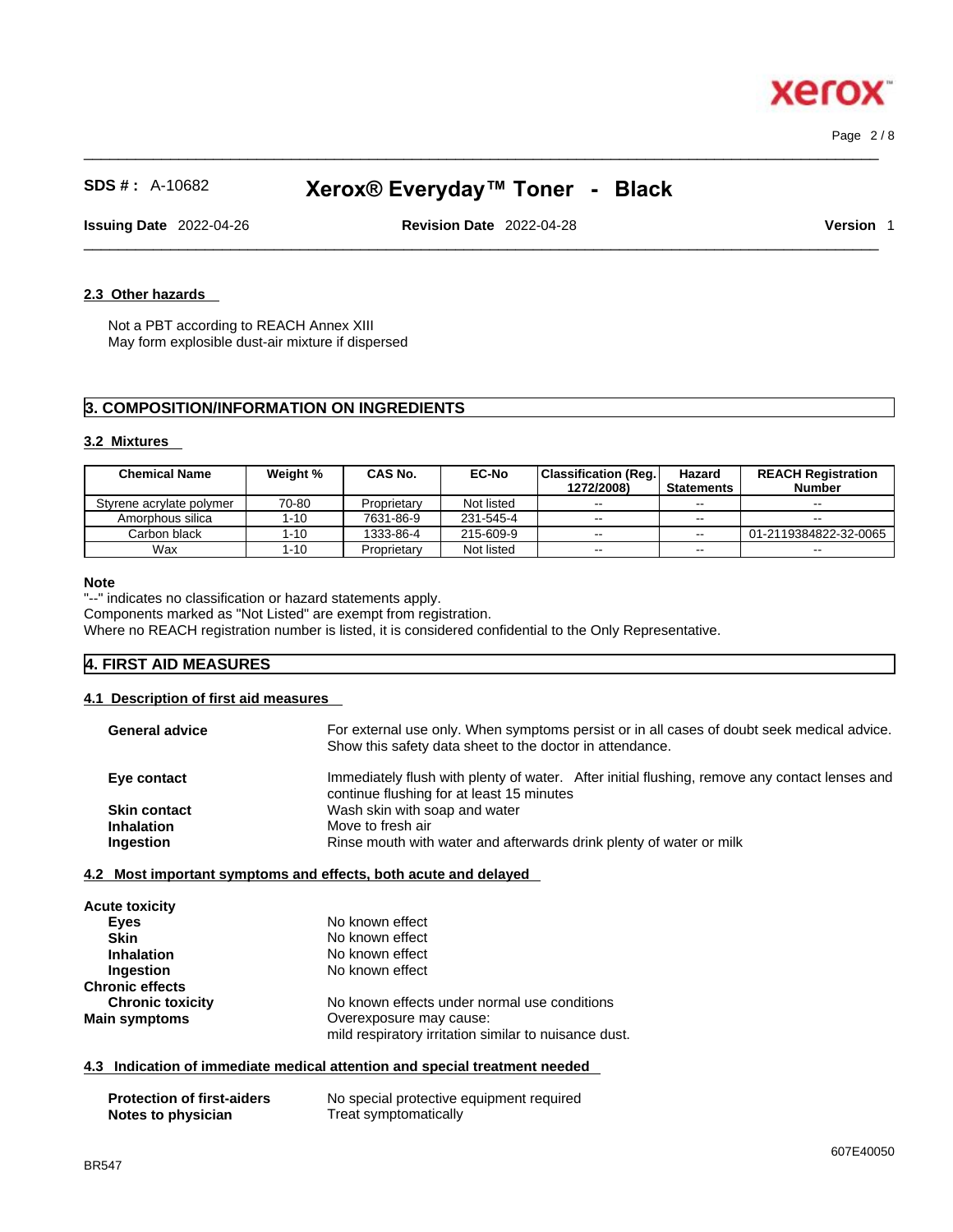$\_$  ,  $\_$  ,  $\_$  ,  $\_$  ,  $\_$  ,  $\_$  ,  $\_$  ,  $\_$  ,  $\_$  ,  $\_$  ,  $\_$  ,  $\_$  ,  $\_$  ,  $\_$  ,  $\_$  ,  $\_$  ,  $\_$  ,  $\_$  ,  $\_$  ,  $\_$  ,  $\_$  ,  $\_$  ,  $\_$  ,  $\_$  ,  $\_$  ,  $\_$  ,  $\_$  ,  $\_$  ,  $\_$  ,  $\_$  ,  $\_$  ,  $\_$  ,  $\_$  ,  $\_$  ,  $\_$  ,  $\_$  ,  $\_$  , Page 3 / 8

xerc

# **SDS # :** A-10682 **Xerox® Everyday™ Toner - Black**

**Issuing Date** 2022-04-26 **Revision Date** 2022-04-28 **Version** 1

 $\_$  ,  $\_$  ,  $\_$  ,  $\_$  ,  $\_$  ,  $\_$  ,  $\_$  ,  $\_$  ,  $\_$  ,  $\_$  ,  $\_$  ,  $\_$  ,  $\_$  ,  $\_$  ,  $\_$  ,  $\_$  ,  $\_$  ,  $\_$  ,  $\_$  ,  $\_$  ,  $\_$  ,  $\_$  ,  $\_$  ,  $\_$  ,  $\_$  ,  $\_$  ,  $\_$  ,  $\_$  ,  $\_$  ,  $\_$  ,  $\_$  ,  $\_$  ,  $\_$  ,  $\_$  ,  $\_$  ,  $\_$  ,  $\_$  ,

# **5. FIREFIGHTING MEASURES**

#### **5.1 Extinguishing media**

**Suitable extinguishing media** Use water spray or fog; do not use straight streams, Foam

**Unsuitable extinguishing media** Do not use a solid water stream as it may scatterand spread fire

#### **5.2 Special hazards arising from the substance or mixture**

Fine dust dispersed in air, in sufficient concentrations, and in the presence of an ignition source is a potential dust explosion hazard

# **Hazardous combustion products**

Hazardous decomposition products due to incomplete combustion. Carbon oxides Nitrogen oxides (NOx)

#### **5.3 Advice for fire-fighters**

In the event of fire and/or explosion do not breathe fumes. Wear fire/flame resistant/retardant clothing. Use self-contained pressure-demand breathing apparatus if needed to prevent exposure to smoke or airborne toxins. Wear self-contained breathing apparatus and protective suit.

### **Other information**

| <b>Flammability</b> | Not flammable  |
|---------------------|----------------|
| <b>Flash point</b>  | Not applicable |

# **6. ACCIDENTAL RELEASE MEASURES**

# **6.1 Personal precautions, protective equipment and emergency procedures**

Avoid breathing dust

#### **6.2 Environmental precautions**

Although toner is not an aquatic toxin, microplastics may be a physical hazard to aquatic life and should not be allowed to enter drains, sewers, or waterways

#### **6.3 Methods and material for containment and cleaning up**

| <b>Methods for containment</b> | Prevent dust cloud                                                                |  |
|--------------------------------|-----------------------------------------------------------------------------------|--|
| Methods for cleaning up        | Use a vacuum cleaner to remove excess, then wash with COLD water. Hot water fuses |  |
|                                | the toner making it difficult to remove                                           |  |

#### **6.4 Reference to other sections**

See section 12 for additional ecological information See Section 13 for additional information

# **7. HANDLING AND STORAGE**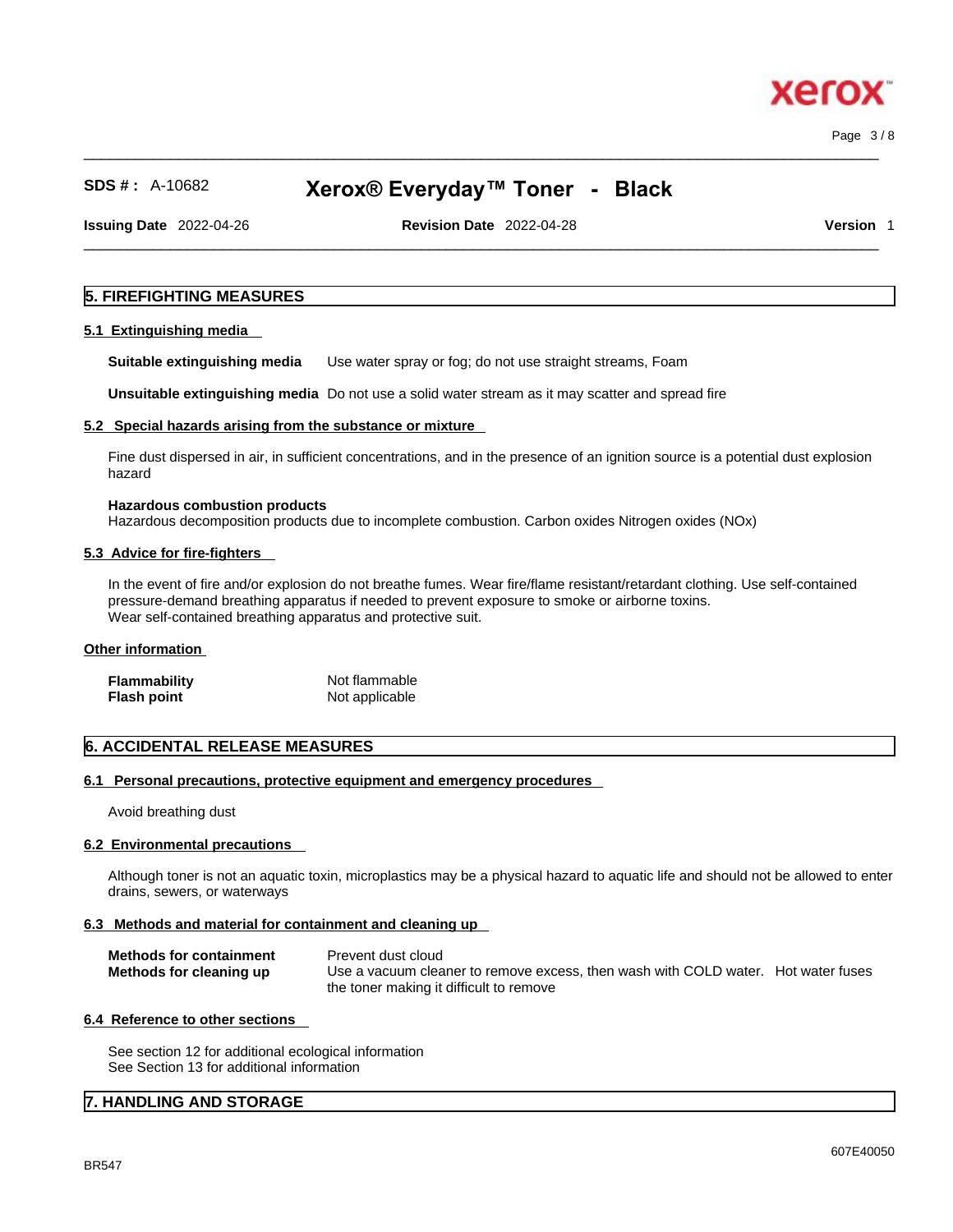Page 4 / 8

xero

# **SDS # :** A-10682 **Xerox® Everyday™ Toner - Black**

 $\_$  ,  $\_$  ,  $\_$  ,  $\_$  ,  $\_$  ,  $\_$  ,  $\_$  ,  $\_$  ,  $\_$  ,  $\_$  ,  $\_$  ,  $\_$  ,  $\_$  ,  $\_$  ,  $\_$  ,  $\_$  ,  $\_$  ,  $\_$  ,  $\_$  ,  $\_$  ,  $\_$  ,  $\_$  ,  $\_$  ,  $\_$  ,  $\_$  ,  $\_$  ,  $\_$  ,  $\_$  ,  $\_$  ,  $\_$  ,  $\_$  ,  $\_$  ,  $\_$  ,  $\_$  ,  $\_$  ,  $\_$  ,  $\_$  ,

**Issuing Date** 2022-04-26 **Revision Date** 2022-04-28 **Version** 1

 $\_$  ,  $\_$  ,  $\_$  ,  $\_$  ,  $\_$  ,  $\_$  ,  $\_$  ,  $\_$  ,  $\_$  ,  $\_$  ,  $\_$  ,  $\_$  ,  $\_$  ,  $\_$  ,  $\_$  ,  $\_$  ,  $\_$  ,  $\_$  ,  $\_$  ,  $\_$  ,  $\_$  ,  $\_$  ,  $\_$  ,  $\_$  ,  $\_$  ,  $\_$  ,  $\_$  ,  $\_$  ,  $\_$  ,  $\_$  ,  $\_$  ,  $\_$  ,  $\_$  ,  $\_$  ,  $\_$  ,  $\_$  ,  $\_$  ,

### **7.1 Precautions for safe handling**

Handle in accordance with good industrial hygiene and safety practice, Avoid dust accumulation in enclosed space, Prevent dust cloud

**Hygiene measures** None under normal use conditions

# **7.2 Conditions for safe storage, including any incompatibilities**

Keep container tightly closed in a dry and well-ventilated place, Store at room temperature

#### **7.3 Specific end uses**

Xerographic printing

# **8. EXPOSURE CONTROLS/PERSONAL PROTECTION**

**8.1 Control parameters** 

| <b>Xerox Exposure Limit</b> | $2.5 \text{ mg/m}^3$ (total dust)       |
|-----------------------------|-----------------------------------------|
| <b>Xerox Exposure Limit</b> | 0.4 mg/m <sup>3</sup> (respirable dust) |

**8.2 Exposure controls** 

**Engineering measures** None under normal use conditions

**Personal protective equipment** 

| Eye/face protection           | No special protective equipment required |
|-------------------------------|------------------------------------------|
| <b>Hand protection</b>        | No special protective equipment required |
| Skin and body protection      | No special protective equipment required |
| <b>Respiratory protection</b> | No special protective equipment required |
| <b>Thermal hazards</b>        | None under normal processing             |

#### **Environmental Exposure Controls Environmental Exposure**

**Controls** 

Keep out of drains, sewers, ditches and waterways

# **9. PHYSICAL AND CHEMICAL PROPERTIES**

# **9.1 Information on basic physical and chemical properties**

| Appearance<br><b>Physical state</b><br><b>Colour</b>                                     | Powder<br>Solid<br><b>Black</b>                | Odour<br><b>Odour threshold</b><br>рH | Faint<br>Not applicable<br>Not applicable |
|------------------------------------------------------------------------------------------|------------------------------------------------|---------------------------------------|-------------------------------------------|
| <b>Flash point</b>                                                                       | Not applicable                                 |                                       |                                           |
| <b>Melting / Freezing Point</b><br><b>Boiling point/boiling range</b><br>Softening point | Not applicable<br>Not applicable<br>49 - 60 °C | - 140 °F<br>120.                      |                                           |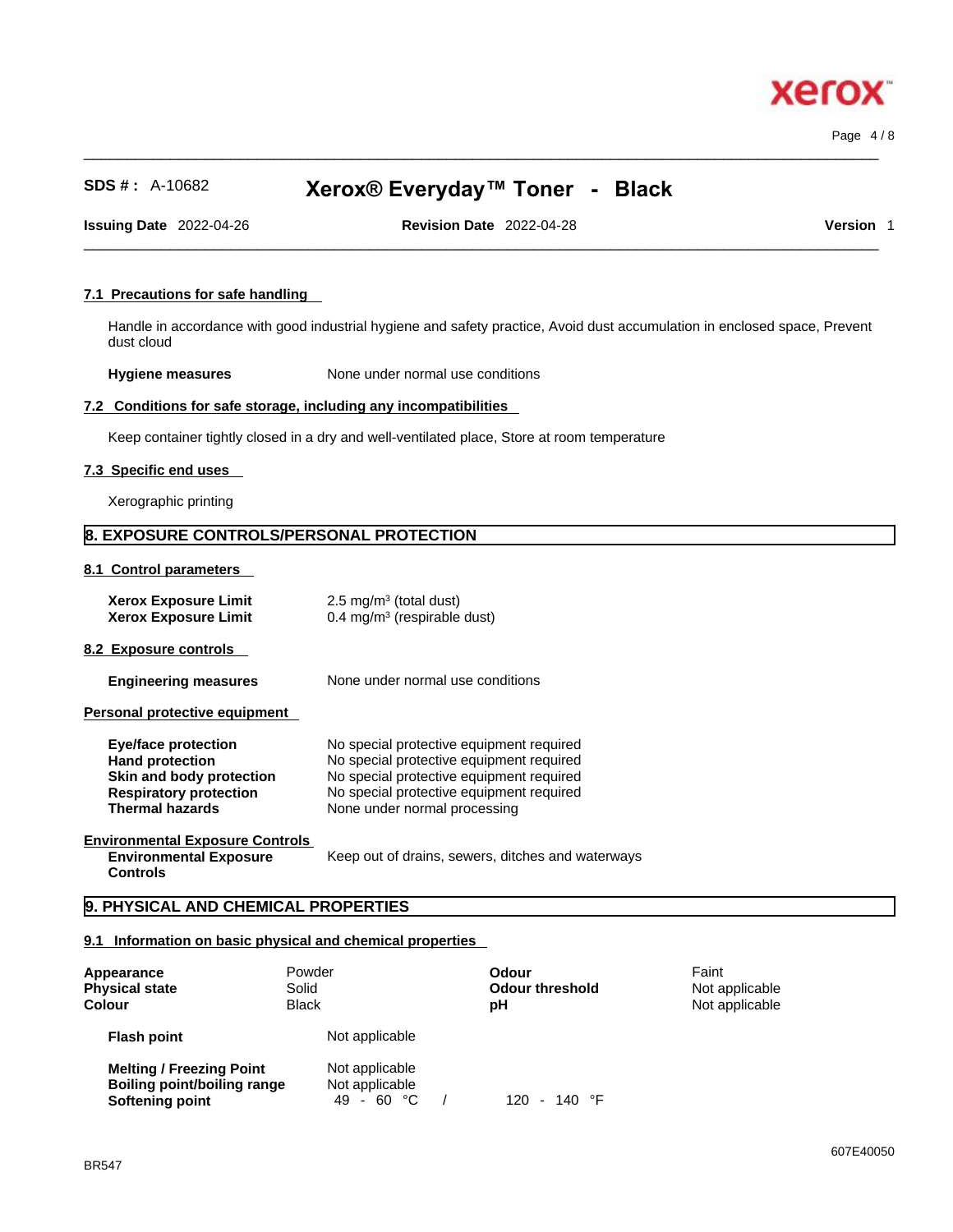

Page 5 / 8

# **SDS # :** A-10682 **Xerox® Everyday™ Toner - Black**

 $\_$  ,  $\_$  ,  $\_$  ,  $\_$  ,  $\_$  ,  $\_$  ,  $\_$  ,  $\_$  ,  $\_$  ,  $\_$  ,  $\_$  ,  $\_$  ,  $\_$  ,  $\_$  ,  $\_$  ,  $\_$  ,  $\_$  ,  $\_$  ,  $\_$  ,  $\_$  ,  $\_$  ,  $\_$  ,  $\_$  ,  $\_$  ,  $\_$  ,  $\_$  ,  $\_$  ,  $\_$  ,  $\_$  ,  $\_$  ,  $\_$  ,  $\_$  ,  $\_$  ,  $\_$  ,  $\_$  ,  $\_$  ,  $\_$  ,

| <b>Issuing Date</b> 2022-04-26                                                                                                                                                                                     | <b>Revision Date 2022-04-28</b>                                                                                                   | <b>Version 1</b>                                                                             |  |
|--------------------------------------------------------------------------------------------------------------------------------------------------------------------------------------------------------------------|-----------------------------------------------------------------------------------------------------------------------------------|----------------------------------------------------------------------------------------------|--|
| <b>Evaporation rate</b><br><b>Flammability</b><br><b>Flammability Limits in Air</b>                                                                                                                                | Not applicable<br>Not flammable<br>Not applicable                                                                                 |                                                                                              |  |
| <b>Explosive Limits</b>                                                                                                                                                                                            | No data available                                                                                                                 |                                                                                              |  |
| Vapour pressure<br>Vapour density<br><b>Specific gravity</b><br><b>Water solubility</b><br><b>Partition coefficient</b><br><b>Autoignition temperature</b><br><b>Decomposition temperature</b><br><b>Viscosity</b> | Not applicable<br>Not applicable<br>$1 - 2$<br>Negligible<br>Not applicable<br>Not applicable<br>Not determined<br>Not applicable |                                                                                              |  |
| <b>Explosive properties</b><br><b>Oxidising properties</b>                                                                                                                                                         | source is a potential dust explosion hazard<br>Not applicable                                                                     | Fine dust dispersed in air, in sufficient concentrations, and in the presence of an ignition |  |
| 9.2 Other information                                                                                                                                                                                              |                                                                                                                                   |                                                                                              |  |

None

# **10. STABILITY AND REACTIVITY**

#### **10.1 Reactivity**

No dangerous reaction known under conditions of normal use

#### **10.2 Chemical stability**

Stable under normal conditions

#### **10.3 Possibility of hazardous reactions**

| <b>Hazardous reactions</b> | None under normal processing            |
|----------------------------|-----------------------------------------|
| Hazardous polymerisation   | Hazardous polymerisation does not occur |

# **10.4 Conditions to avoid**

Prevent dust cloud, Fine dust dispersed in air, in sufficient concentrations, and in the presence of an ignition source is a potential dust explosion hazard

#### **10.5 Incompatible Materials**

None

#### **10.6 Hazardous decomposition products**

None under normal use

# **11. TOXICOLOGICAL INFORMATION**

*The toxicity data noted below is based on the test results of similar reprographic materials.*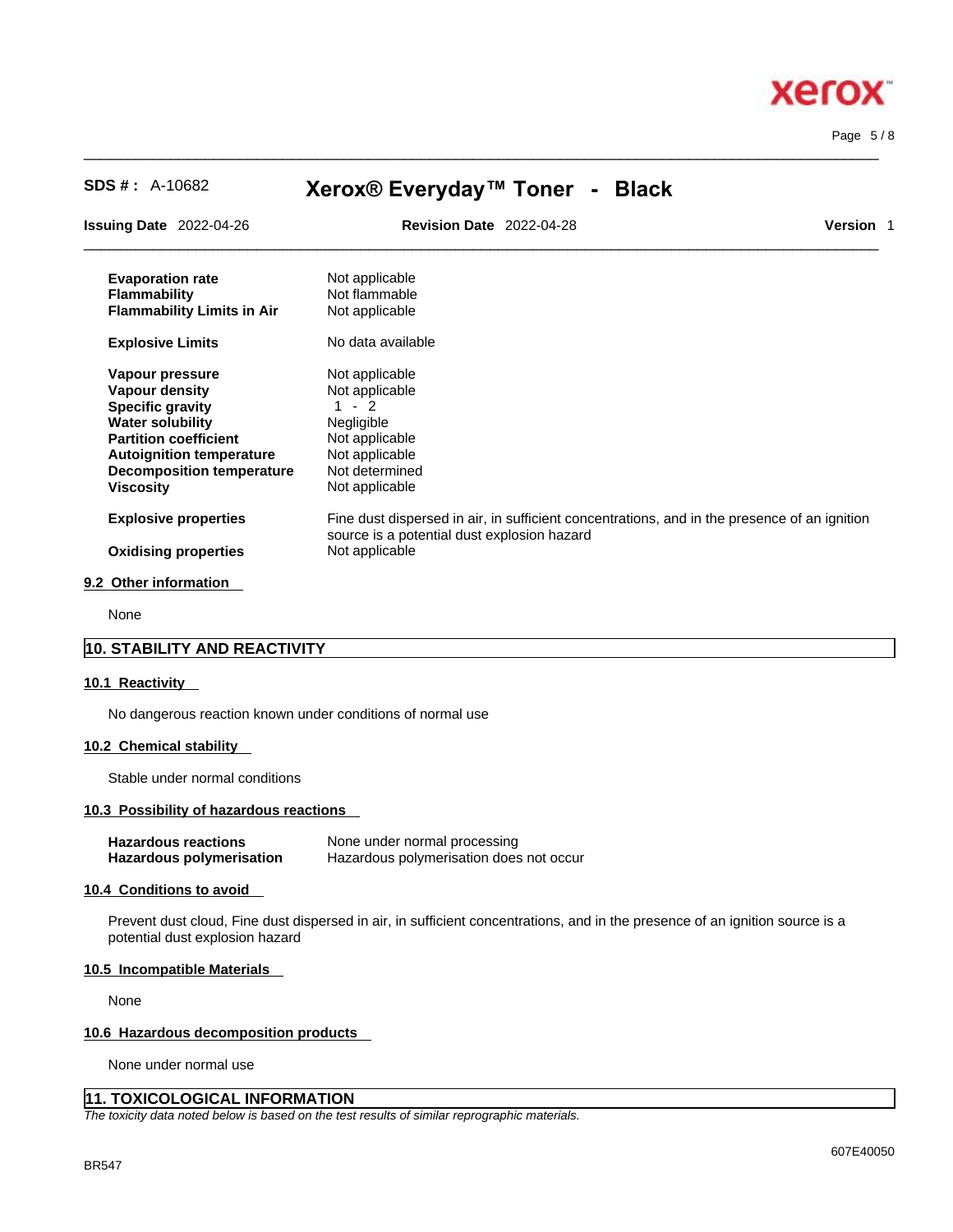Page 6 / 8

**Xerox** 

# **SDS # :** A-10682 **Xerox® Everyday™ Toner - Black**

 $\_$  ,  $\_$  ,  $\_$  ,  $\_$  ,  $\_$  ,  $\_$  ,  $\_$  ,  $\_$  ,  $\_$  ,  $\_$  ,  $\_$  ,  $\_$  ,  $\_$  ,  $\_$  ,  $\_$  ,  $\_$  ,  $\_$  ,  $\_$  ,  $\_$  ,  $\_$  ,  $\_$  ,  $\_$  ,  $\_$  ,  $\_$  ,  $\_$  ,  $\_$  ,  $\_$  ,  $\_$  ,  $\_$  ,  $\_$  ,  $\_$  ,  $\_$  ,  $\_$  ,  $\_$  ,  $\_$  ,  $\_$  ,  $\_$  ,

**Issuing Date** 2022-04-26 **Revision Date** 2022-04-28 **Version** 1

 $\_$  ,  $\_$  ,  $\_$  ,  $\_$  ,  $\_$  ,  $\_$  ,  $\_$  ,  $\_$  ,  $\_$  ,  $\_$  ,  $\_$  ,  $\_$  ,  $\_$  ,  $\_$  ,  $\_$  ,  $\_$  ,  $\_$  ,  $\_$  ,  $\_$  ,  $\_$  ,  $\_$  ,  $\_$  ,  $\_$  ,  $\_$  ,  $\_$  ,  $\_$  ,  $\_$  ,  $\_$  ,  $\_$  ,  $\_$  ,  $\_$  ,  $\_$  ,  $\_$  ,  $\_$  ,  $\_$  ,  $\_$  ,  $\_$  ,

#### **11.1 Information on toxicological effects**

| <b>Acute toxicity</b><br>Product Information |                                                                                                                                                                                                                                                                                                                                                                                                                                                                                                                                                                                                                                                                                                                                                                                                                                                                     |
|----------------------------------------------|---------------------------------------------------------------------------------------------------------------------------------------------------------------------------------------------------------------------------------------------------------------------------------------------------------------------------------------------------------------------------------------------------------------------------------------------------------------------------------------------------------------------------------------------------------------------------------------------------------------------------------------------------------------------------------------------------------------------------------------------------------------------------------------------------------------------------------------------------------------------|
| <b>Irritation</b>                            | No skin irritation, No eye irritation                                                                                                                                                                                                                                                                                                                                                                                                                                                                                                                                                                                                                                                                                                                                                                                                                               |
| Oral LD50                                    | > 5<br>g/kg (rat)                                                                                                                                                                                                                                                                                                                                                                                                                                                                                                                                                                                                                                                                                                                                                                                                                                                   |
| Dermal LD50                                  | $> 5$ g/kg (rabbit)                                                                                                                                                                                                                                                                                                                                                                                                                                                                                                                                                                                                                                                                                                                                                                                                                                                 |
| <b>LC50 Inhalation</b>                       | $> 5$ mg/L (rat, 4 hr)                                                                                                                                                                                                                                                                                                                                                                                                                                                                                                                                                                                                                                                                                                                                                                                                                                              |
| <b>Chronic toxicity</b>                      |                                                                                                                                                                                                                                                                                                                                                                                                                                                                                                                                                                                                                                                                                                                                                                                                                                                                     |
| Product Information                          |                                                                                                                                                                                                                                                                                                                                                                                                                                                                                                                                                                                                                                                                                                                                                                                                                                                                     |
| <b>Chronic effects</b>                       | No known effects under normal use conditions                                                                                                                                                                                                                                                                                                                                                                                                                                                                                                                                                                                                                                                                                                                                                                                                                        |
| Carcinogenicity                              | See "Other Information" in this section.                                                                                                                                                                                                                                                                                                                                                                                                                                                                                                                                                                                                                                                                                                                                                                                                                            |
| <b>Other information</b>                     | The IARC (International Agency for Research on Cancer) has listed carbon black as<br>"possibly carcinogenic to humans". However, Xerox has concluded that the presence of<br>carbon black in this mixture does not present a health hazard. The IARC classification is<br>based on studies evaluating pure, "free" carbon black. In contrast, toner is a formulation<br>composed of specially prepared polymer and a small amount of carbon black (or other<br>pigment). In the process of making toner, the small amount of carbon black becomes<br>encapsulated within a matrix. Xeroxhas performed extensive testing of toner, including a<br>chronic bioassay (test for potential carcinogenicity). Exposure to toner did not produce<br>evidence of cancer in exposed animals. The results were submitted to regulatory agencies<br>and published extensively. |
| Other toxic effects                          |                                                                                                                                                                                                                                                                                                                                                                                                                                                                                                                                                                                                                                                                                                                                                                                                                                                                     |
| Product Information                          |                                                                                                                                                                                                                                                                                                                                                                                                                                                                                                                                                                                                                                                                                                                                                                                                                                                                     |
| <b>Sensitisation</b>                         | No sensitisation responses were observed                                                                                                                                                                                                                                                                                                                                                                                                                                                                                                                                                                                                                                                                                                                                                                                                                            |
| <b>Mutagenic effects</b>                     | Not mutagenic in AMES Test                                                                                                                                                                                                                                                                                                                                                                                                                                                                                                                                                                                                                                                                                                                                                                                                                                          |
| <b>Reproductive toxicity</b>                 | This product does not contain any known or suspected reproductive hazards                                                                                                                                                                                                                                                                                                                                                                                                                                                                                                                                                                                                                                                                                                                                                                                           |
| <b>Target organ effects</b>                  | None known                                                                                                                                                                                                                                                                                                                                                                                                                                                                                                                                                                                                                                                                                                                                                                                                                                                          |
| Other adverse effects                        | None known                                                                                                                                                                                                                                                                                                                                                                                                                                                                                                                                                                                                                                                                                                                                                                                                                                                          |
| <b>Aspiration Hazard</b>                     | Not applicable                                                                                                                                                                                                                                                                                                                                                                                                                                                                                                                                                                                                                                                                                                                                                                                                                                                      |
|                                              |                                                                                                                                                                                                                                                                                                                                                                                                                                                                                                                                                                                                                                                                                                                                                                                                                                                                     |

11.2 Information on other hazards

**Endocrine disrupting properties** This product does not contain any known or suspected endocrine disruptors

# **12. ECOLOGICAL INFORMATION**

### **12.1 Toxicity**

On available data, the mixture / preparation is not harmful to aquatic life

#### **12.2 Persistence and degradability**

Not readily biodegradable

# **12.3 Bioaccumulative potential**

Bioaccumulation is unlikely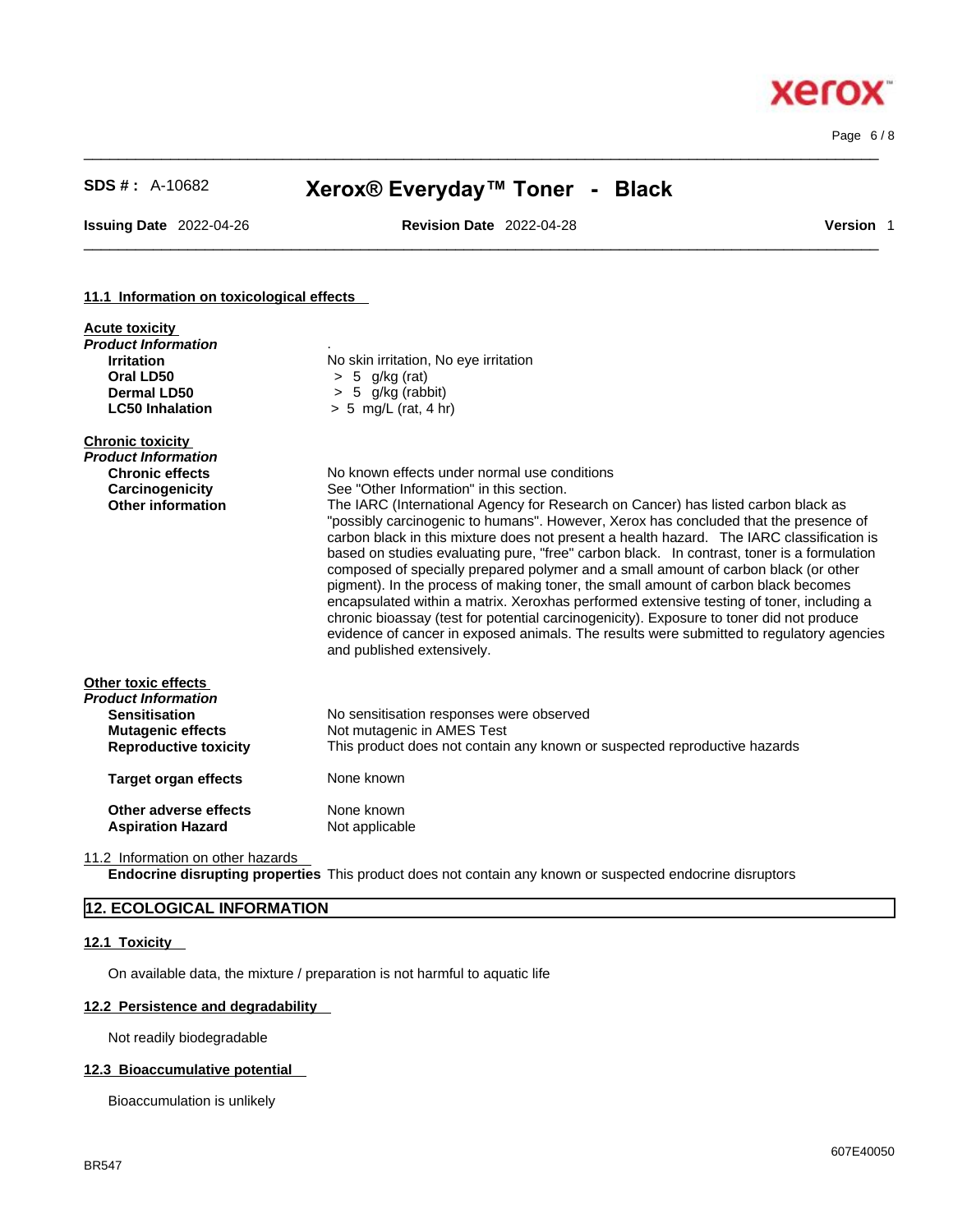$\_$  ,  $\_$  ,  $\_$  ,  $\_$  ,  $\_$  ,  $\_$  ,  $\_$  ,  $\_$  ,  $\_$  ,  $\_$  ,  $\_$  ,  $\_$  ,  $\_$  ,  $\_$  ,  $\_$  ,  $\_$  ,  $\_$  ,  $\_$  ,  $\_$  ,  $\_$  ,  $\_$  ,  $\_$  ,  $\_$  ,  $\_$  ,  $\_$  ,  $\_$  ,  $\_$  ,  $\_$  ,  $\_$  ,  $\_$  ,  $\_$  ,  $\_$  ,  $\_$  ,  $\_$  ,  $\_$  ,  $\_$  ,  $\_$  , Page 7 / 8

хего

# **SDS # :** A-10682 **Xerox® Everyday™ Toner - Black**

**Issuing Date** 2022-04-26 **Revision Date** 2022-04-28 **Version** 1

 $\_$  ,  $\_$  ,  $\_$  ,  $\_$  ,  $\_$  ,  $\_$  ,  $\_$  ,  $\_$  ,  $\_$  ,  $\_$  ,  $\_$  ,  $\_$  ,  $\_$  ,  $\_$  ,  $\_$  ,  $\_$  ,  $\_$  ,  $\_$  ,  $\_$  ,  $\_$  ,  $\_$  ,  $\_$  ,  $\_$  ,  $\_$  ,  $\_$  ,  $\_$  ,  $\_$  ,  $\_$  ,  $\_$  ,  $\_$  ,  $\_$  ,  $\_$  ,  $\_$  ,  $\_$  ,  $\_$  ,  $\_$  ,  $\_$  ,

# **12.4 Mobility in soil**

Insoluble in water

### **12.5 Results of PBT and vPvB assessment**

Not a PBT according to REACH Annex XIII

#### **12.6 Endocrine disrupting properties**

This product does not contain any known or suspected endocrine disruptors

#### **12.7 Other adverse effects**

Although toner is not an aquatic toxin, microplastics may be a physical hazard to aquatic life and should not be allowed to enter drains, sewers, or waterways.

# **13. DISPOSAL CONSIDERATIONS**

#### **13.1 Waste treatment methods**

| <b>Waste Disposal Method</b>  | Can be landfilled or incinerated, when in compliance with local regulations<br>If incineration is to be carried out, care must be exercised to prevent dust clouds forming. |
|-------------------------------|-----------------------------------------------------------------------------------------------------------------------------------------------------------------------------|
| <b>EWC Waste Disposal No.</b> | 08 03 18                                                                                                                                                                    |
| <b>Other information</b>      | Although toner is not an aquatic toxin, microplastics may be a physical hazard to aquatic life<br>and should not be allowed to enter drains, sewers, or waterways.          |

# **14. TRANSPORT INFORMATION**

# **14.1 UN/ID No**

Not regulated

#### **14.2 Proper shipping name**

Not regulated

# **14.3 Transport hazard class(es)**

Not classified

#### **14.4 Packing Group**

Not applicable

# **14.5 Environmental hazards**

Presents little or no hazard to the environment